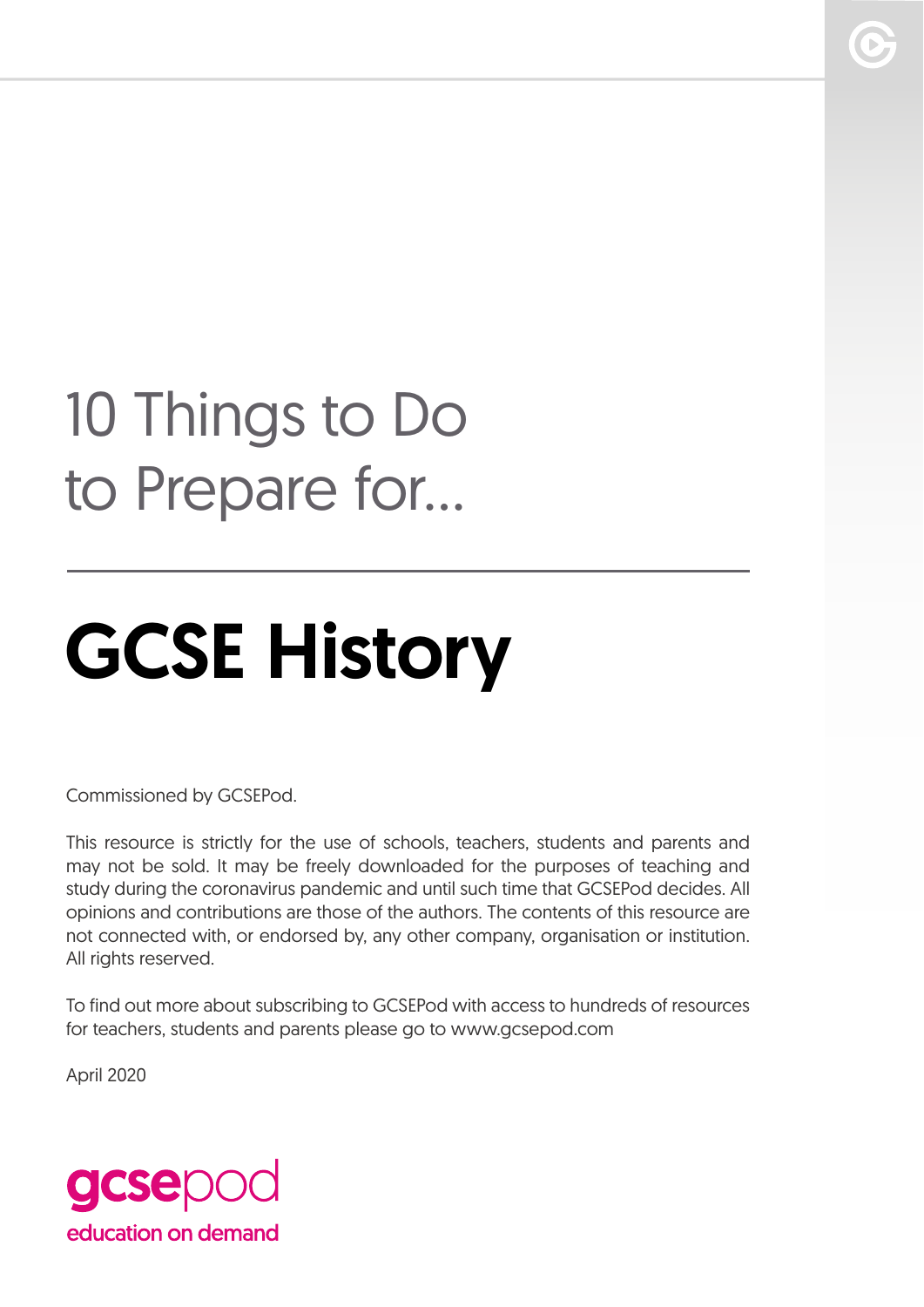### **Activities**

#### 1. Exam Board

Find out what exam board you are going to study at GCSE and which 4 units you are going to study. Write out the titles, the topics and the time period.

#### 2. Timeline

For each of the units, create a timeline of the key events that are in that topic. Include changes to the law (such as acts, bills, and important and relevant court cases), changes to governments, foreign and domestic polices and other relevant changes and events.

#### 3. Key Figures

For each of your timelines, add important individuals (such as monarchs, political leaders, notable reformers, scientists and other key figures).

#### 4. Fact-File

For some of those individuals, create a biographical fact-file. Find an image of them (such as a cartoon, photograph, film or painting) and then find an additional image from another medium or source (such as a painting of Elizabeth I begun/completed after her death). Do the images differ? Why do you think this is the case?

#### 5. Key Terms

In GCSE History there are some key terms that are important to understand no matter what units and exam board you are going to study. Create a glossary of the following terms:

- *ideology*
- communism
- capitalism
- **federalism**
- nationalism
- socialism
- **feudalism**
- divine right of kings/ queens
- constitutional monarchy